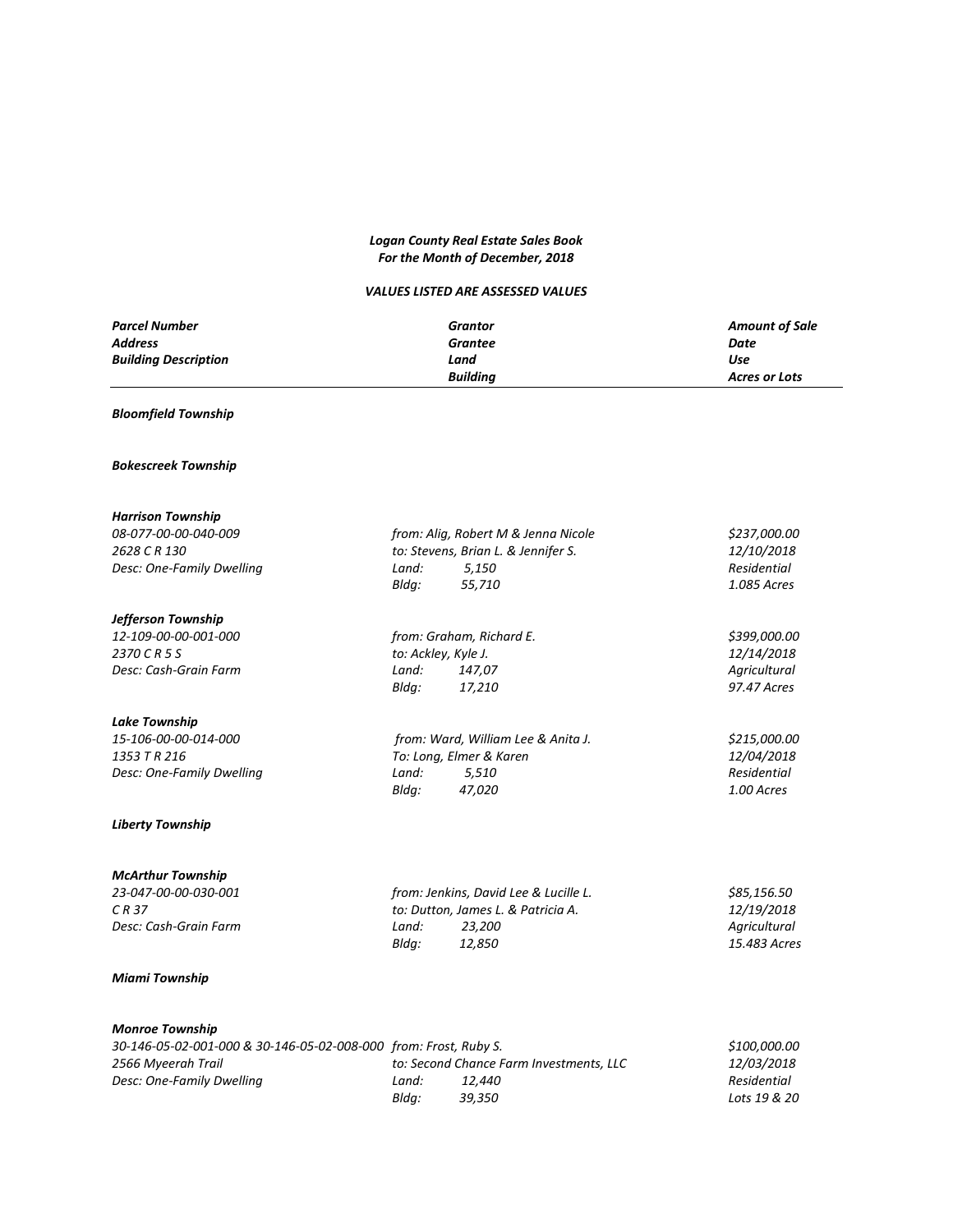| 30-145-00-00-020-000<br>9451 C R 47<br>Desc: One-Family Dwelling                                                                           | Land:<br>Bldg:                           | from: Pernell, James Trustee<br>to: Johnson, Sandra K.<br>10,060<br>21,870           | \$84,000.00<br>12/07/2018<br>Residential<br>2.50 Acres     |
|--------------------------------------------------------------------------------------------------------------------------------------------|------------------------------------------|--------------------------------------------------------------------------------------|------------------------------------------------------------|
| 28-147-00-00-021-000 & 28-147-00-00-022-000 from: Bunsold, Sandra K.<br>TR 169<br>Desc: Other Residential Structures                       | to: Karg Services, LLC<br>Land:<br>Bldg: | 41,870<br>2,810                                                                      | \$225,000.00<br>12/19/2018<br>Residential<br>33.71 Acres   |
| 29-147-00-00-055-003<br>5457 C R 168<br>Desc: One-Family Dwelling                                                                          | to: Elliott, Mark A.<br>Land:<br>Bldg:   | from: McIntosh, Matthew<br>9,200<br>67,490                                           | \$235,000.00<br>12/31/2018<br>Residential<br>1.99 Acres    |
| <b>Perry Township</b><br>32-111-19-01-010-000, 32-111-19-01-001-003<br>& 32-111-19-01-009-000<br>9571 C R 296<br>Desc: One-Family Dwelling | To: Wise, Chance<br>Land:<br>Bldg:       | from: Garrison, Aubry A. Jr.<br>12,680<br>30,030                                     | \$165,000.00<br>12/06/2018<br>Residential<br>3.895 Acres   |
| 32-111-16-06-016-000<br>3340 Main St.<br>Desc: One-Family Dwelling                                                                         | To: Kibler, Michael D.<br>Land:<br>Bldg: | from: Mabery, Esta L. & Charles L.<br>5,000<br>3,850                                 | \$42,000.00<br>12/10/2018<br>Residential<br>0.36 Acres     |
| <b>Pleasant Township</b>                                                                                                                   |                                          |                                                                                      |                                                            |
| <b>Richland Township</b><br>37-033-00-00-041-041<br>6711 Sunfish Dr.<br>Desc: One-Family Dwelling                                          | Land:<br>Bldg:                           | from: Harper, Kristen L. et al<br>To: Alig, Robert M. & Jenna N.<br>10,150<br>65,610 | \$313,000.00<br>12/10/2018<br>Residential<br>Lot 36        |
| <b>Rushcreek Township</b><br>40-023-00-00-045-002<br>9471 U S 68 N<br>Desc: Cash-Grain Farm                                                | Land:<br>Bldg:                           | from: Mathews, John R.<br>To: Kibler, Mark A. & Melissa J.<br>56,190<br>36,730       | \$285,000.00<br>12/04/2018<br>Agricultural<br>38.618 Acres |
| 40-065-00-00-053-000<br>2004 C R 25 N<br>Desc: Mobile Home                                                                                 | Land:<br>Bldg:                           | from: Parker, Jimmy D., Jr<br>To: Rodriguez Solorio, Julio C.<br>5,480<br>4,630      | \$11,785.25<br>12/19/2018<br>Residential<br>1.00 Acres     |
| <b>Stokes Township</b><br>43-006-00-00-008-509<br>11271 Northlake Dr.<br>Desc: Condominium                                                 | To: Buxton, David M.<br>Land:<br>Bldg:   | from: Gorkowski, Sonya A.<br>28,250<br>41,480                                        | \$210,000.00<br>12/04/2018<br>Residential<br>Unit 9        |
| 46-003-00-00-004-001<br>13376 C R 90<br>Desc: Other Residential Structures                                                                 | To: Reed, Ronalee<br>Land:<br>Bldg:      | from: Williams, Charles L.<br>4,970<br>4,360                                         | \$27,000.00<br>12/05/2018<br>Residential<br>0.994 Acres    |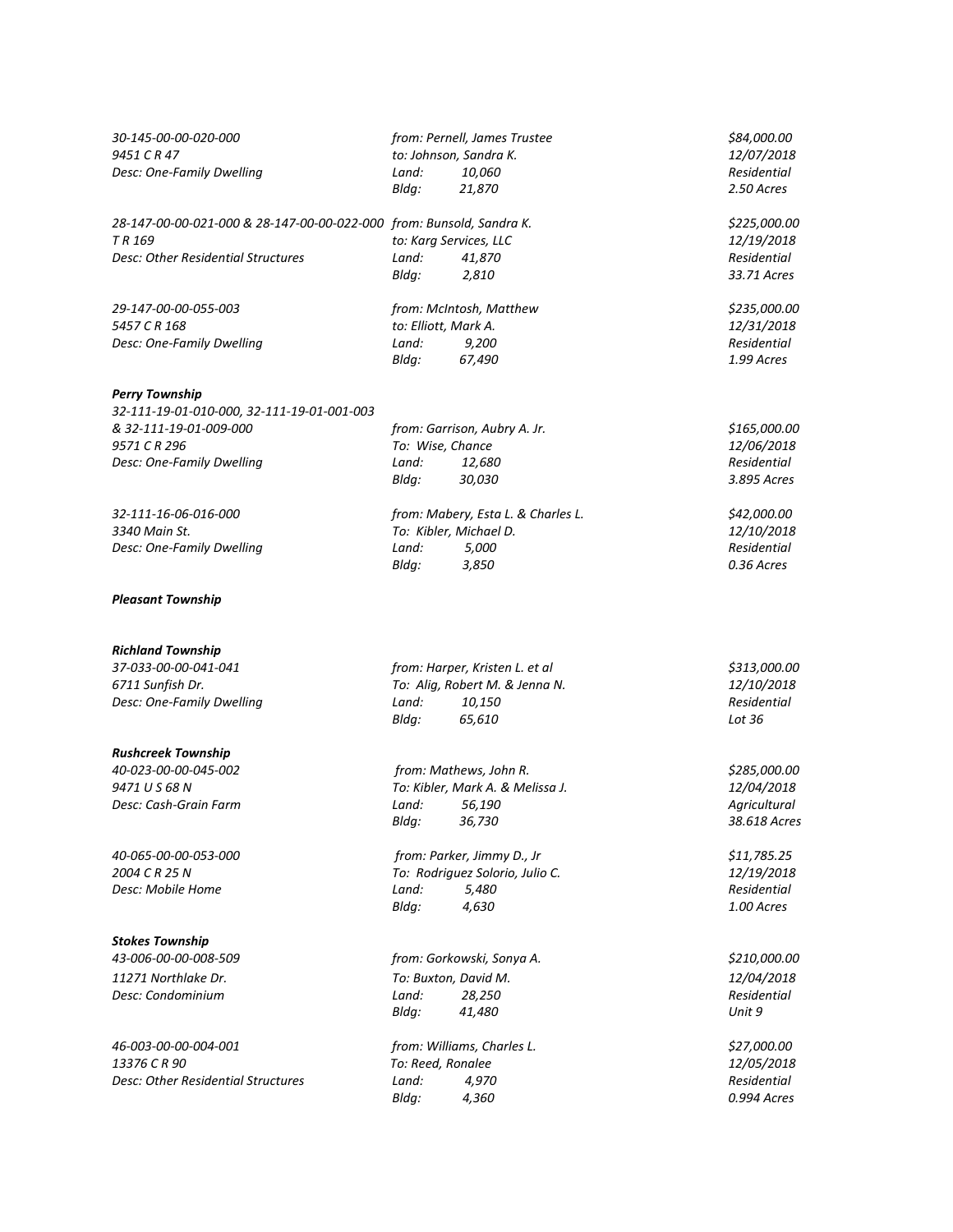| 43-019-09-01-003-514                                                      | from: Mosher, Lisa A.   |                                        | \$187,000.00               |
|---------------------------------------------------------------------------|-------------------------|----------------------------------------|----------------------------|
| 9526 S R 368                                                              |                         | To: Zerante, John R. Jr. et al         | 12/10/2018                 |
| Desc: Condominium                                                         | Land:                   | 17,500                                 | Residential                |
|                                                                           | Bldg:                   | 26,570                                 | Unit 14                    |
| 43-006-13-03-002-000                                                      | from: Kearns, Joyce C.  |                                        | \$129,000.00               |
| 9067 Prince Rd.                                                           |                         | To: Cummins, Richard L.                | 12/13/2018                 |
| Desc: Mobile Home                                                         | Land:                   | 7,210                                  | Residential                |
|                                                                           | Bldg:                   | 23,120                                 | Lot $3$                    |
| 43-019-09-03-013-000                                                      |                         | from: Hill, Daniel R. & Lisa M.        | \$12,500.00                |
| Cottonwood Dr.                                                            |                         | To: Sunderhaus, Brian R. & Salena S.   | 12/19/2018                 |
| Desc: Vacant Land                                                         | Land:<br>Bldg:          | 4,570                                  | Residential<br>Part Lot 89 |
|                                                                           |                         |                                        |                            |
| 43-019-09-03-014-000 & 43-019-09-03-015-000 from: Hill, Daniel R. et al   |                         |                                        | \$134,500.00               |
| 9426 Cottonwood Dr.                                                       |                         | To: Sunderhaus, Brian R. & Salena S.   | 12/19/2018                 |
| Desc: One-Family Dwelling                                                 | Land:                   | 8,620                                  | Residential                |
|                                                                           | Bldg:                   | 17,440                                 | Lots 88pt & 87             |
| 43-005-16-21-003-000                                                      |                         | from: Bogard, Michael E.               | \$314,500.00               |
| 9327 Sassafras Dr.                                                        |                         | To: Flint, Beth L. & Michael D.        | 12/20/2018                 |
| Desc: One-Family Dwelling                                                 | Land:                   | 20,160                                 | Residential                |
|                                                                           | Bldg:                   | 59,250                                 | Lot 53                     |
| 43-005-20-03-003-000                                                      |                         | from: Elsass, George P.                | \$285,000.00               |
| 10653 County Road 293                                                     |                         | To: Murray, Daniel Michael & Karen J.  | 12/20/2018                 |
| Desc: One-Family Dwelling                                                 | Land:                   | 77,180                                 | Residential                |
|                                                                           | Bldg:                   | 30,740                                 | 0.208 Acres                |
| 43-005-17-08-008-000 & 43-005-17-08-008-001 from: Coleman, Maria L. et al |                         |                                        | \$192,450.00               |
| 13420 Seminole Path                                                       |                         | To: Welch, Kenneth & Cathy             | 12/28/2018                 |
| Desc: One-Family Dwelling                                                 | Land:                   | 62,690                                 | Residential                |
|                                                                           | Bldg:                   | 32,630                                 | Part Lots 9 & 10           |
| 43-005-19-01-002-000, 43-005-19-01-013-000                                |                         |                                        |                            |
| 43-005-19-01-014-000 & 43-005-19-01-015-000 from: Postle, Ronal W.        |                         |                                        | \$125,000.00               |
| 14000 Apple Ave.                                                          | To: Joyce, Dena A.      |                                        | 12/28/2018                 |
| Desc: One-Family Dwelling                                                 | Land:                   | 9,640                                  | Residential                |
|                                                                           | Bldg:                   | 16,490                                 | <b>Multiple Lots</b>       |
|                                                                           |                         |                                        |                            |
| <b>Union Township</b><br>50-134-00-00-008-000                             |                         | from: Cromes, Martin A. et al          | \$203,000.00               |
| 6559 C R 18                                                               | to: Hale, Alex L. et al |                                        | <i>12/31/2018</i>          |
| Desc: One-Family Dwelling                                                 | Land:                   | 9,030                                  | Residential                |
|                                                                           | Bldg:                   | 29,010                                 | 4.00 Acres                 |
| <b>Washington Township</b>                                                |                         |                                        |                            |
| 51-087-00-00-011-000                                                      |                         | from: Smith, Michael L. & Linda K.     | \$240,000.00               |
| 1220 S R 235                                                              |                         | to: Smith, Julie & Ryan A.             | 12/21/2018                 |
| Desc: One-Family Dwelling                                                 | Land:                   | 17,480                                 | Residential                |
|                                                                           | Bldg:                   | 70,310                                 | 11.015 Acres               |
| Zane Township                                                             |                         |                                        |                            |
| 53-141-00-00-014-000                                                      | from: Pick, Joshua      |                                        | \$440,000.00               |
| 11662 C R 153                                                             |                         | To: Thobe, John L & Donna K., Trustees | 12/11/2018                 |
|                                                                           |                         |                                        |                            |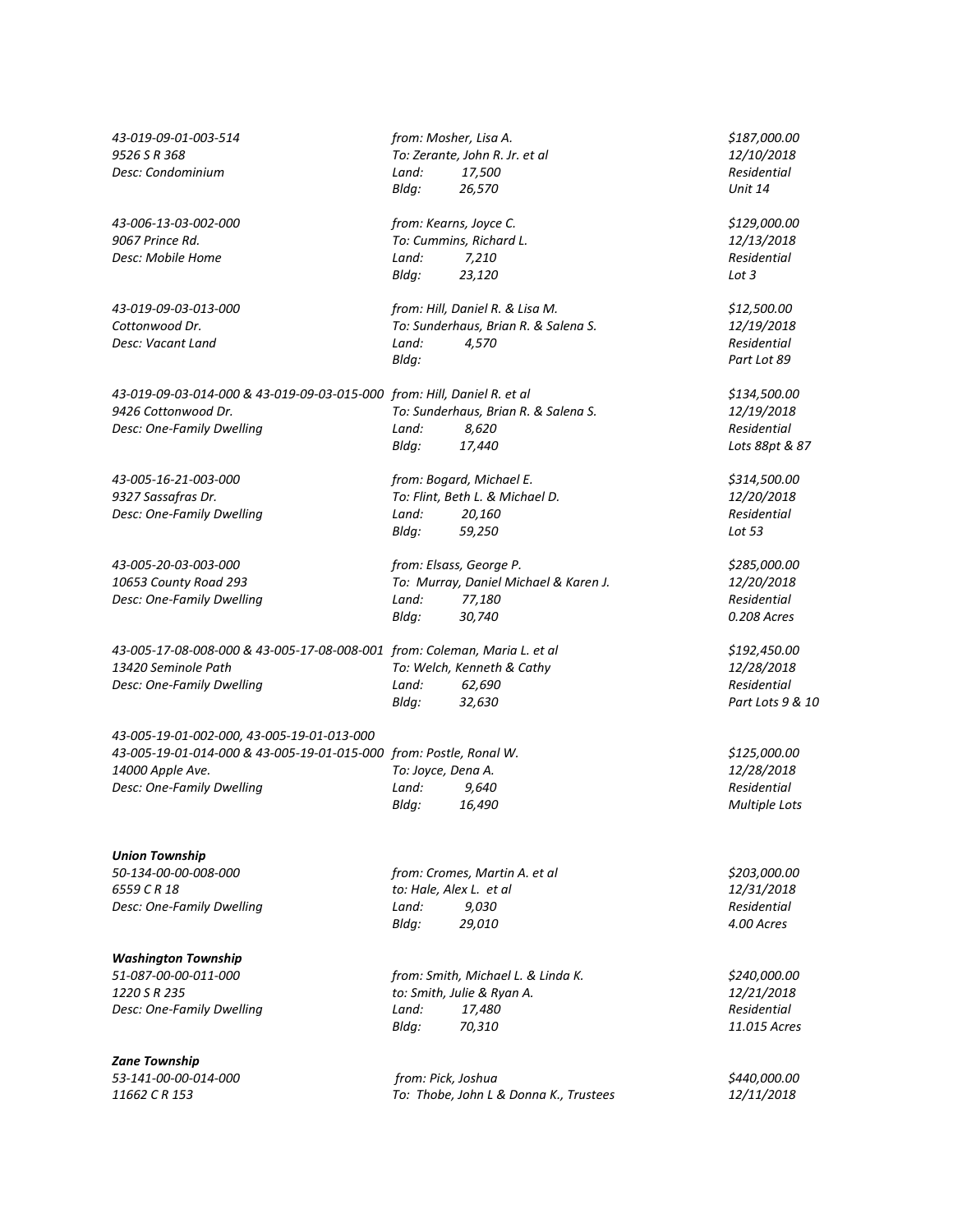#### *Belle Center Corporation*

*Bellefontaine Corporation*

*872 Hilltop Dr. To: Muchiri, Faith W. et vir 12/03/2018 Desc: One-Family Dwelling Land: 9,010 Residential*

*17-092-06-06-016-000 from: Knox, Letisha A. \$114,000.00 529 Woodland Dr. To: Broere, Matthew T. 12/04/2018 Desc: One-Family Dwelling Land: 6,330 Residential*

*17-092-09-18-028-000 from: Ritter, Joyce B. \$149,200.00 616 E. Sandusky Ave. To: Clay, Teal Julitta et al 12/06/2018 Desc: One-Family Dwelling Land: 8,080 Residential*

*59-092-00-00-021-038 from: Davis, Doris H., Trustee \$214,000.00*

*17-091-11-22-010-000 & 17-091-11-22-011-000 from: D & J Investments LLC \$23,500.00 333 W. Columbus Ave. To: Gudger, Kelly Jr. 12/10/2018 Desc: Commercial Garages Land: 1,120 Commercial*

*17-106-08-03-001-000 from: Mitchell, Robert E. & Cheryl L. \$270,000.00*

*17-091-12-17-019-000 from: CJ Ambos Investments LLC \$91,000.00*

*17-092-06-11-017-000 from: Brewer, Patricia A. \$157,000.00 Bldg: 31,660 Lot 4310*

*Bldg: 24,250 Lot 3910*

*Bldg: 27,230 Lots 3529pt-3530pt*

*110 East Glen Dr. To: Cisco, Willis Jr. & Lisa K. 12/06/2018 Desc: One-Family Dwelling Land: 11,530 Residential Bldg: 49,760 Lot 4550*

*17-091-12-18-012-000 from: Eberly, Aaron D. \$68,000.00 111 N. Park St. To: Roberts, Debbie S. & J. Michael 12/06/2018 Desc: One-Family Dwelling Land: 3,260 Residential Bldg: 18,380 Part Lots 239 & 244*

*Bldg: 4,640 0.10 Acres & Lot*

*1104 S. Main St. To: Casey's Marketing Company 12/12/2018 Desc: Automotive Service Station Land: 26,580 Commercial Bldg: 9,170 0.986 Acres*

*17-091-12-07-011-000 from: LFH Properties and Investments LLC \$35,000.00 215 E. Brown Ave. To: JWK Holdings LLC 12/12/2018 Desc: One-Family Dwelling Land: 2,300 Residential Bldg: 14,620 Lot 624pt*

*17-091-12-03-007-000 from: Yonis, Charles D. Jr. et al \$52,000.00 408 N. Elm St. To: Mullins, Thomas R. & Rachelle M. 12/13/2018 Desc: One-Family Dwelling Land: 1,500 Residential Bldg: 9,970 Part Lot 1356*

*208 E. Brown Ave. To: Goldstein, Cadan J. & Dayna J. 12/14/2018 Desc: One-Family Dwelling Land: 2,140 Residential Bldg: 18,810 Part Lot 198*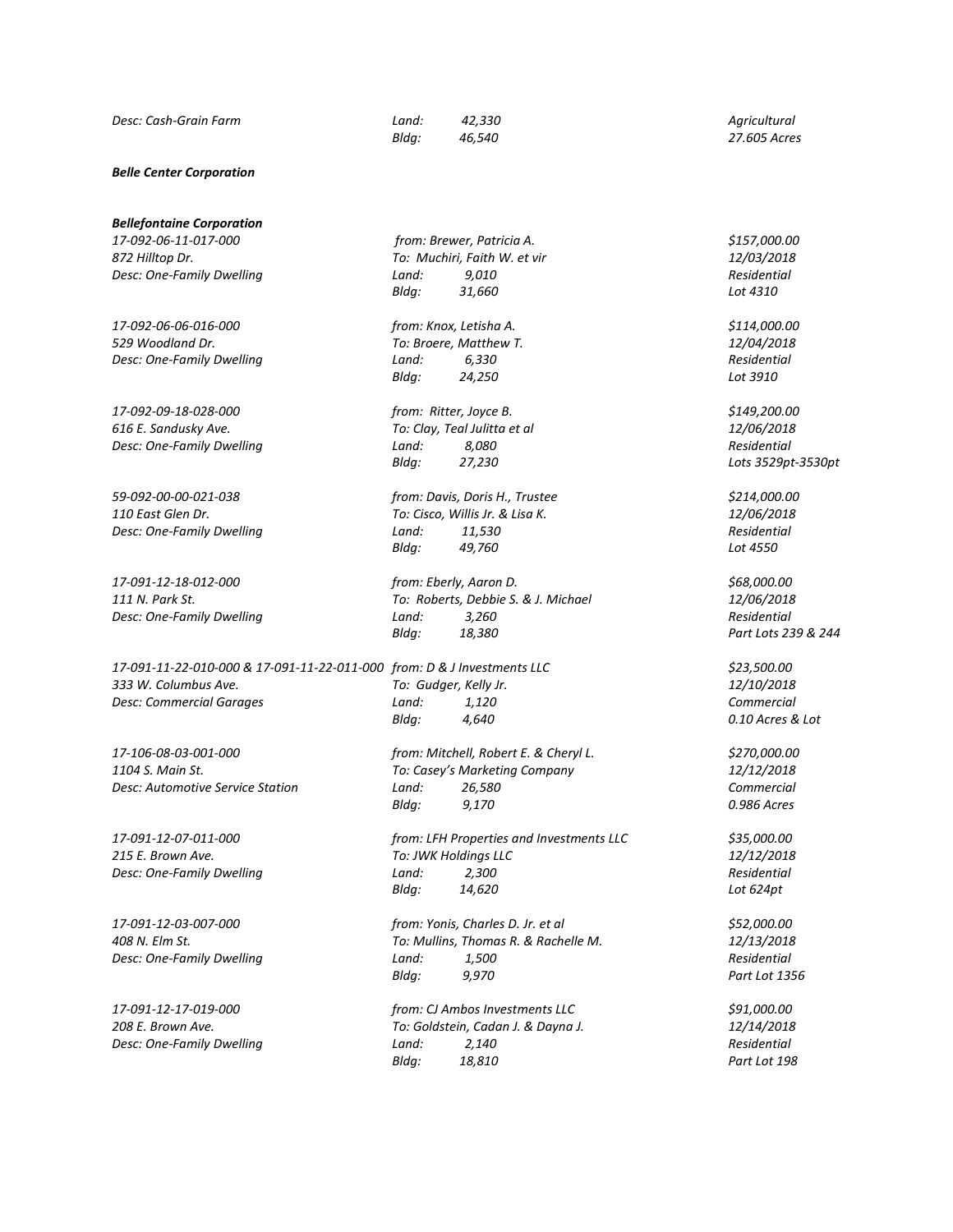*809 S. Main St. To: Suburban Investment Company 12/21/2018 Desc: Other Commercial Structures Land: 51,230 Commercial*

*11-091-10-03-002-000 from: Wrocklage, Martha R. \$87,475.00 120 N. Springhill St. To: Shaw, Nathaniel E. 12/27/2018 Desc: One-Family Dwelling Land: 2,320 Residential*

*17-091-12-25-010-000 & 17-091-12-25-011-000 from: Goff, Beverly \$150,000.00 136 & 138 S. Main St. To: Uptown Property Group, Ltd. 12/28/2018 Desc: Other Retail Structures Land: 8,760 Commercial*

*17-092-09-17-024-000 from: Woodruff, Steven M. \$146,000.00*

*DeGraff Corporation*

*17-092-07-03-012-503 from: Griffo, Hailey \$111,500.00 902 Hilltop Dr. To: Myers, Wiliam Jr. 12/17/2018 Desc: Condominium Land: 4,200 Residential Bldg: 25,640 Unit 902 59-092-00-00-019-010 from: Lynton Properties LLC \$180,000.00 108 Split Rail Ct To: Anspach, Januah D. 12/18/2018 Desc: One-Family Dwelling Land: 11,660 Residential Bldg: 41,110 Lot 4630 17-092-05-04-012-000 from: Van Buskirk, Donald R. \$140,000.00 1001 Omaha Rd. To: Pennington, Grover B. & Sarah L. 12/19/2018 Desc: One-Family Dwelling Land: 8,760 Residential Bldg: 30,300 Lot 3581 17-107-05-01-006-000 from: Graber, Charles L. \$109,200.00 409 Superior St. To: Rumer, Joyce 12/20/2018 Desc: One-Family Dwelling Land: 6,5430 Residential Bldg: 23,250 Lot 3664 17-077-20-04-001-000 from: Lykins Properties, LLC \$75,000.00 1133 N. Main St. To: DNL2, LLC 12/20/2018 Desc: Vacant Land Land: 18,700 Commerical Bldg: 1.184 Acres 17-092-13-03-004-000 from: Porter, Jerry D. et ux \$90,000.00 508 E. Chillicothe Ave. To: Very Good Investment Properties, LLC 12/20/2018 Desc: Two-Family Dwelling Land: 3,750 Residential Bldg: 21,070 Part Lot 374 17-091-20-07-007-000 from: Ross-Levan, Kimberly L et al \$235,000.00 Bldg: 55,520 0.883 Acres 17-091-12-07-012-000 from: Kopf, Kristina J. \$121,250.00*

*217 E. Brown Ave. To: Strausbaugh, Jennifer J. et al 12/26/2018 Desc: One-Family Dwelling Land: 5,990 Residential Bldg: 23,890 Lot 651*

*Bldg: 15,300 Lots 2088 & 2090*

*Bldg:* 18,880 **Part Lots 102** 

*549 E. Columbus Ave. To: Harbour, Nathaniel Ray 12/31/2018 Desc: One-Family Dwelling Land: 7,260 Residential Bldg: 23,660 0.395 Acres*

*35-102-15-01-004-000 from: Fuerst, Justin T. \$116,150.00 7969 T R 43 To: Breeden, Stacy E. et al 12/19/2018*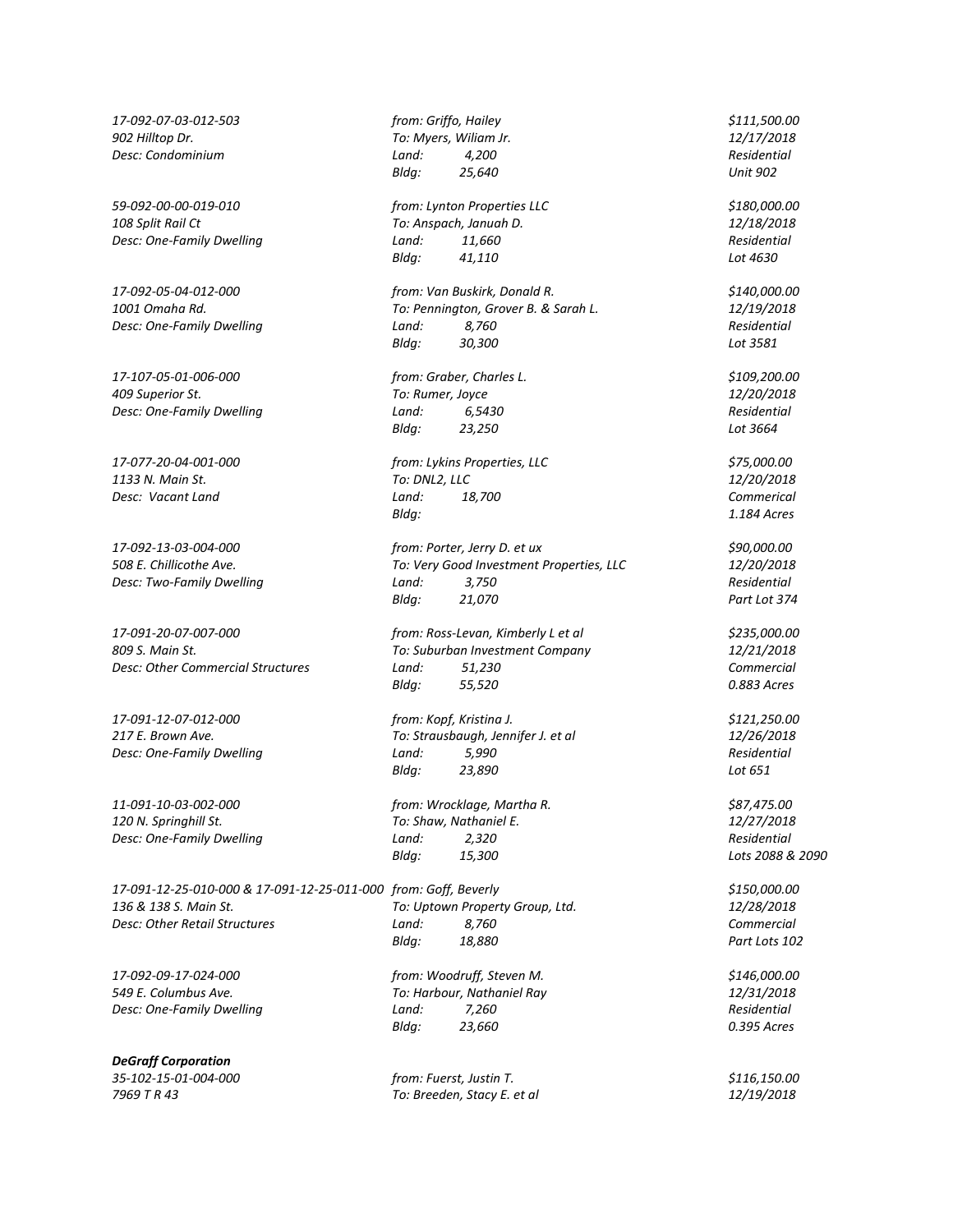*Desc: One-Family Dwelling Land: 8,990 Residential*

*Huntsville Corporation*

*Desc: Vacant land Resc: Vacant land Residential* 

# *Lakeview Corporation*

*345 Park Ave. to: Lee, Triston G. 12/17/2018*

*47-031-06-07-009-000 from: Arndts, David Paul \$35,000.00*

#### *Quincy Corporation*

*27-115-16-02-005-000 & 27-115-16-02-006-000 from: Snapp, Ethan C. \$80,000.00 106 Liberty St. to: Stafford, Jaimie 12/07/2018 Desc: One-Family Dwelling Land: 5,560 Residential*

*27-116-13-02-002-000 from: Dunlap, John R. \$66,400.00 101 Main St. to: Moyer, Keisha 12/18/2018 Desc: One-Family Dwelling Land: 3,900 Residential*

*27-116-13-02-012-000 from: Street, Eric \$60,000.00 112 Walnut St. to: Brown, Amber N. 12/27/2018 Desc: One-Family Dwelling Land: 3,060 Residential*

*Ridgeway Corporation*

## *Rushsylvania Corporation*

# *Russells Point Corporation*

*Desc: One-Family Dwelling Land: 3,010* 

*52-032-09-18-002-000 from: Silwani, Sari K., Trustee \$44,000.00 203 Russell St. to: Reinman, Terry S. 12/12/2018 Bldg: 13,990 Lot 463*

| 52-032-05-08-014-000 & 52-032-05-08-014-001 from: Shingler, Francine |       |                         | \$35,000.00       |
|----------------------------------------------------------------------|-------|-------------------------|-------------------|
| 121 North St.                                                        |       | to: Montgomery, Beth G. | <i>12/20/2018</i> |
| Desc: One-Family Dwelling                                            | Land: | 2.730                   | Residential       |
|                                                                      |       |                         | _ _               |

*24-048-11-02-008-000 from: Duff Development Company LLC \$22,000.00 6749 Lima St. To: Carnes, Cindy 12/04/2018 Bldg: 2.188 Acres*

*47-017-14-16-023-000 from: Ledley, Jacqueline L. \$89,900.00 Desc: One-Family Dwelling Land: 3,860 Residential Bldg: 14,860 Lots 474-477*

*47-017-14-16-014-000 from: Baemel, John E. et al \$40,150.00 125 Stephenson St. to: Hutchison, Bryan 12/19/2018 Desc: One-Family Dwelling Land: 3,560 Residential Bldg: 9,220 Lots 457 & 458*

*370 Oak St. to: Bogard, Michael E. et al 12/20/2018 Desc: One-Family Dwelling Land: 4,530 Residential Bldg: 5,940 Lots 327 & 328*

*Bldg: 18,090 Lots 31pt & 33*

*Bldg: 11,590 Lot 95*

*Bldg: 24,970 Lots 288 & 289pt*

*Bldg: 11,360 Lots 39 & 40*

*121 North St. to: Montgomery, Beth G. 12/20/2018 Bldg: 6,580 Part Lots 226 & 227*